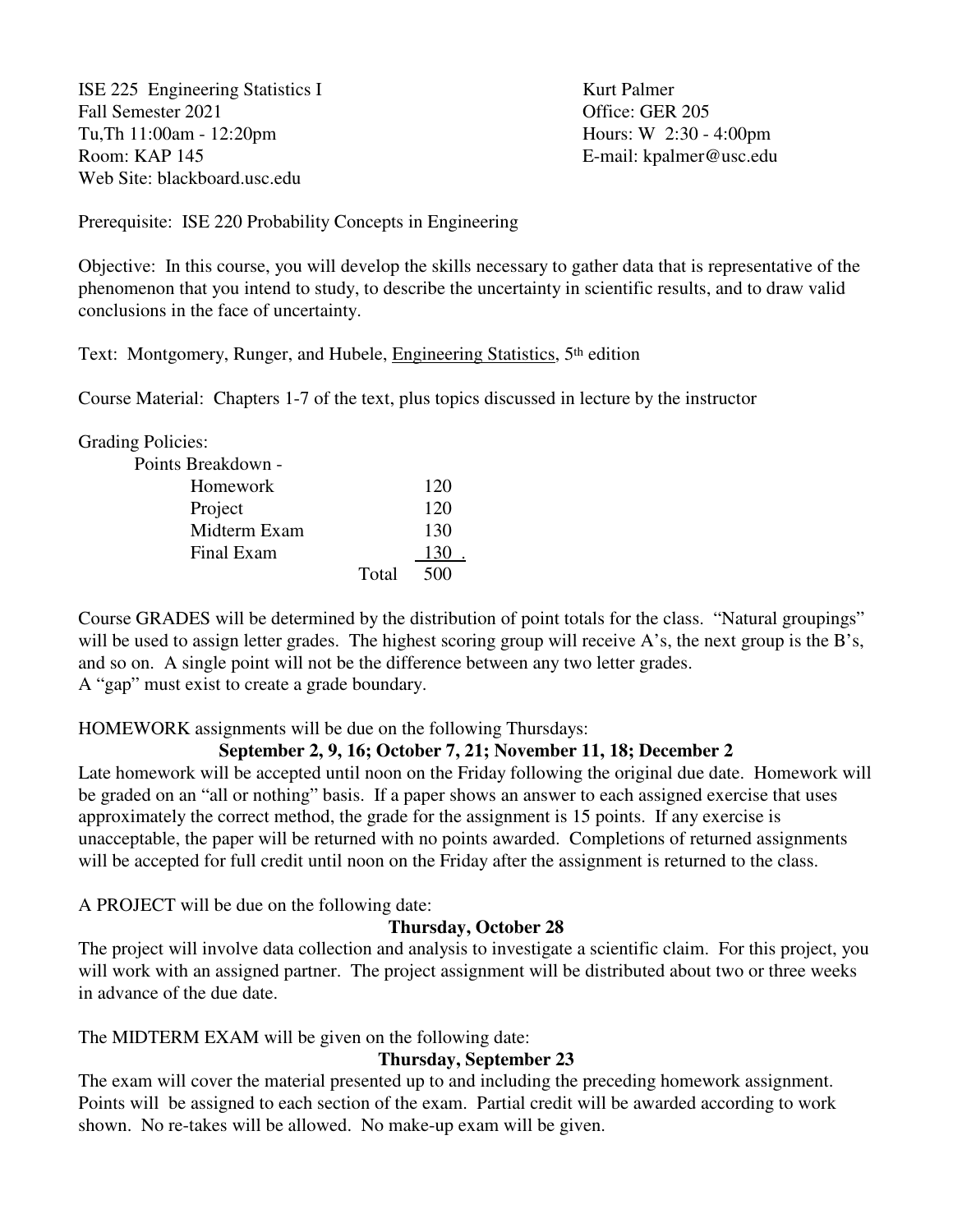The FINAL EXAM is scheduled for **Tuesday, December 14, at 8:00-10:00**. It will cover material since the midterm exam, up to and including the last homework assignment and will be graded similarly to the midterm exam.

Reading Assignments:

| Week           | Topic                                                           | <b>Text Sections</b>                          |
|----------------|-----------------------------------------------------------------|-----------------------------------------------|
| $\mathbf{1}$   | Survey Sampling techniques,<br><b>Descriptive Statistics</b>    | 1-2 and Handout,<br>$2-1, 2-2, 2-3, 2-4, 2-5$ |
| $\overline{2}$ | Point Estimation                                                | $4-1$ , $4-2$ , and Handout                   |
| 3              | Confidence Intervals                                            | 4-4.5 and 4-4.6                               |
| $\overline{4}$ | <b>Hypothesis Testing</b>                                       | 4-3 and 4-4                                   |
| 5              | Inference for a Mean with Variance Unknown                      | $4 - 5$                                       |
| 6              | Inference for a Variance, Goodness of Fit,<br>Probability Plots | 4-6 and 4-10,<br>$3-6$                        |
| 7              | Two-Sample Problems                                             | $5-1, 5-2, 5-3, 5-4$                          |
| 8              | Single-Factor ANOVA                                             | 5-5, 5-8.1, and Handout                       |
| 9              | Blocking                                                        | $5 - 8.2$                                     |
| 10             | <b>Two-Factor Experiments</b>                                   | 7-1, 7-2, 7-7, and Handout                    |
| 11             | Simple Linear Regression                                        | 6-1 and 6-2                                   |
| 12             | Multiple Regression                                             | $6 - 3$                                       |
| 13             | Multiple Regression (cont.)                                     | $6 - 4$                                       |
| 14             | Inference for a Proportion                                      | $4 - 7$                                       |
| 15             | <b>Inference for Several Proportions</b>                        | 5-6 and Handout                               |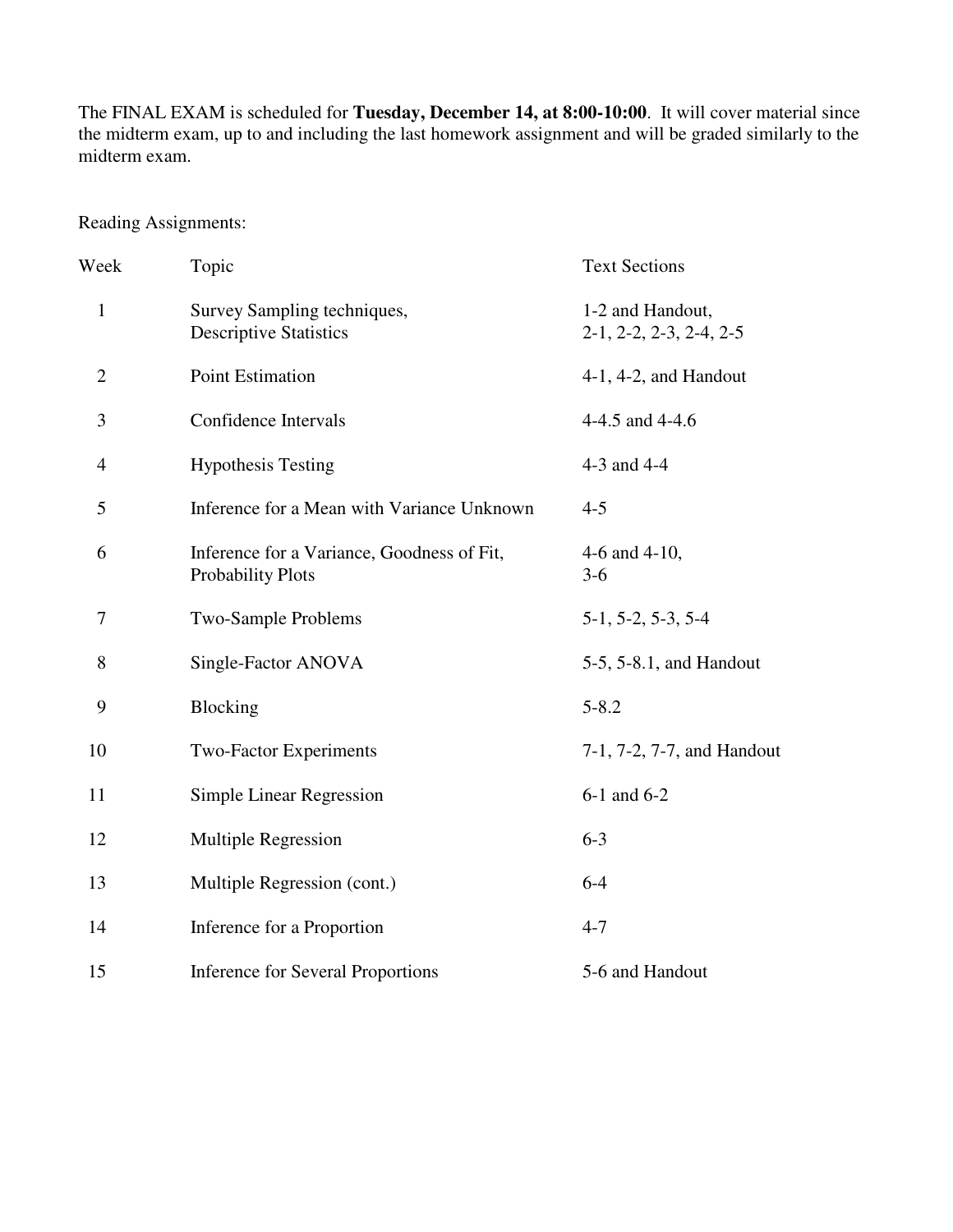#### **Academic Conduct:**

Plagiarism – presenting someone else's ideas as your own, either verbatim or recast in your own words – is a serious academic offense with serious consequences. Please familiarize yourself with the discussion of plagiarism in *SCampus* in Part B, Section 11, "Behavior Violating University Standards" https://policy.usc.edu/scampuspart-b/. Other forms of academic dishonesty are equally unacceptable. See additional information in *SCampus* and university policies on scientific misconduct, http://policy.usc.edu/scientific-misconduct.

#### **COVID-19 Statement:**

In keeping with University policy, all students are required to engage in appropriate behavior to protect the health and safety of our community. If you feel ill or are unable to come to class or complete class assignments due to issues related to COVID-19, including but not limited to: testing positive yourself, feeling ill, caring for a family member with COVID-19, or having unexpected child-care obligations, contact the instructor immediately.

#### **Intellectual property policies:**

This is a clarification that any misuse, inappropriate dissemination, or attempted sale of class recordings and handouts, as well the appropriation of intellectual property, is not acceptable. It is a student's responsibility to abide by the appropriate use and handling of these recordings under existing campus policies regarding class notes (https://policy.usc.edu/scampus-part-c/). Students are not permitted to create their own class recordings without the instructor's permission. Violations of these policies will be met with the appropriate disciplinary sanction.

### **Netiquette Policies For Zoom Conference Software**

- Be respectful and considerate towards each other. Pay attention to the cultural and background differences.
- While in Zoom sessions please show your complete first name and last name, as in the roster.
- While in Zoom sessions please have your VIDEO ON. It assists in building a sense of community.

However, internet service issues can happen which may result in you having to turn off video so as to at least have reasonable quality audio. Alternatively, you may wish to "split" your signal by connecting with both your phone (for audio) and computer (for video)

• While in Zoom sessions be respectful to the LEARNING ENVIRONMENT such as: be attentive, have proper background, follow business casual norms, and be in a stationary location (not driving). Please reduce distractions for others.

#### **Support Systems:**

*The Office of Student Accessibility Services*  Provides certification for students with disabilities and helps arrange relevant accommodations. http://osas.usc.edu

#### *Student Counseling Services (SCS) - (213) 740-7711 – 24/7 on call*

Free and confidential mental health treatment for students, including short-term psychotherapy, group counseling, stress fitness workshops, and crisis intervention. https://engemannshc.usc.edu/counseling/

*National Suicide Prevention Lifeline - 1-800-273-8255* 

Provides free and confidential emotional support to people in suicidal crisis or emotional distress 24 hours a day, 7 days a week. http://www.suicidepreventionlifeline.org

*Relationship and Sexual Violence Prevention Services (RSVP) - (213) 740-4900 - 24/7 on call*  Free and confidential therapy services, workshops, and training for situations related to gender-based harm. https://engemannshc.usc.edu/rsvp/

### *Sexual Assault Resource Center*

For more information about how to get help or help a survivor, rights, reporting options, and additional resources, visit the website: http://sarc.usc.edu/